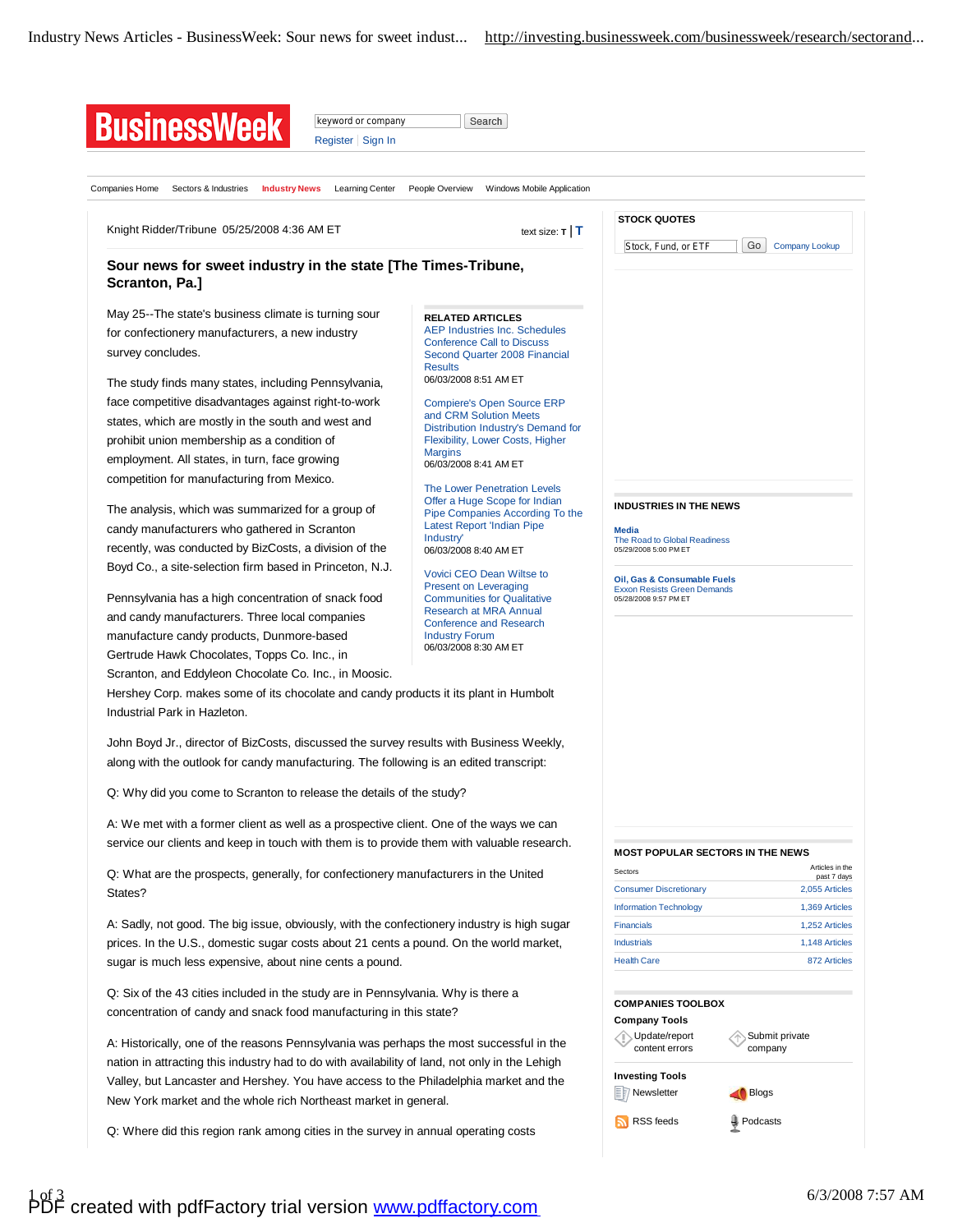**Nideos** 

rankings, and is this area competitive in the field?

A: Scranton is in the 28th-most-expensive location. Scranton is competitive with respect to the large U.S. markets. It's competitive with Canada for the first time because of the weak U.S. dollar. The cost efficiencies associated with Canada no longer exist. But the study points out how cost prohibitive it is to do business here with respect to Mexico.

Q: What were Scranton's strengths and weaknesses?

A: A strength would be low land costs, especially for the Northeast. You can get a good acre here for about \$68,000. You can compare that with Philadelphia, which is about \$275,000 an acre, and Hershey is about \$100,000 an acre. Regionally speaking, property taxes are on the low end.

I'll give you a big negative. Pennsylvania has a very litigious business climate, and it's something that companies are starting to pay attention to. The big issue now is tort reform, which would send a wonderful signal to the business and corporate community.

Q: Hershey is shipping jobs to Monterrey, Mexico, and closing plants in the United States. Is growth anticipated in U.S. confectionery manufacturing? Are companies looking to expand?

A: They are looking to expand, but outside the U.S. Hershey is a great example. The (Hershey) manufacturing that will be happening will be in right-to-work states, like Virginia, where you have a less-regulatory business climate.

Q: The study summary lists weighted average hourly earnings for confectionery work in this area at \$17.74 an hour. That seems extraordinarily high. How did you arrive at that number?

A: These are weighted figures. A lot of the low-level jobs obviously are paid less. We're saying, when a prospective employer is entering a market, what will they need to pay a good worker? Typically, those numbers are higher than what a current worker is making. For weighted figures, that's about what you are going to have to pay.

Q: The report concludes that the way for manufacturers to succeed is on costs, not revenues. Does that point to continued loss of confectionery manufacturing to Mexico?

A: You've got to know the strengths and weaknesses. There are hidden costs associated with Mexico and those hidden costs are becoming greater, like social service add-ons and housing costs. Workers in Mexico are not as skilled as they are in the U.S. Social service add-ons can add as much as 100 percent to the labor costs. What happens is, countries become victims of their own success.

Contact the writer: [jhaggerty@timesshamrock.com](mailto:jhaggerty@timesshamrock.com)

To see more of The Times-Tribune or to subscribe to the newspaper, go to <http://www.thetimes-tribune.com/>.

Copyright (c) 2008, The Times-Tribune, Scranton, Pa.

Distributed by McClatchy-Tribune Information Services. For reprints, email [tmsreprints@permissionsgroup.com,](mailto:tmsreprints@permissionsgroup.com) call 800-374-7985 or 847-635-6550, send a fax to 847-635-6968, or write to The Permissions Group Inc., 1247 Milwaukee Ave., Suite 303, Glenview, IL 60025, USA.

**AQUIRE MEDIA** acquire media Additional content provided by Aquire Media